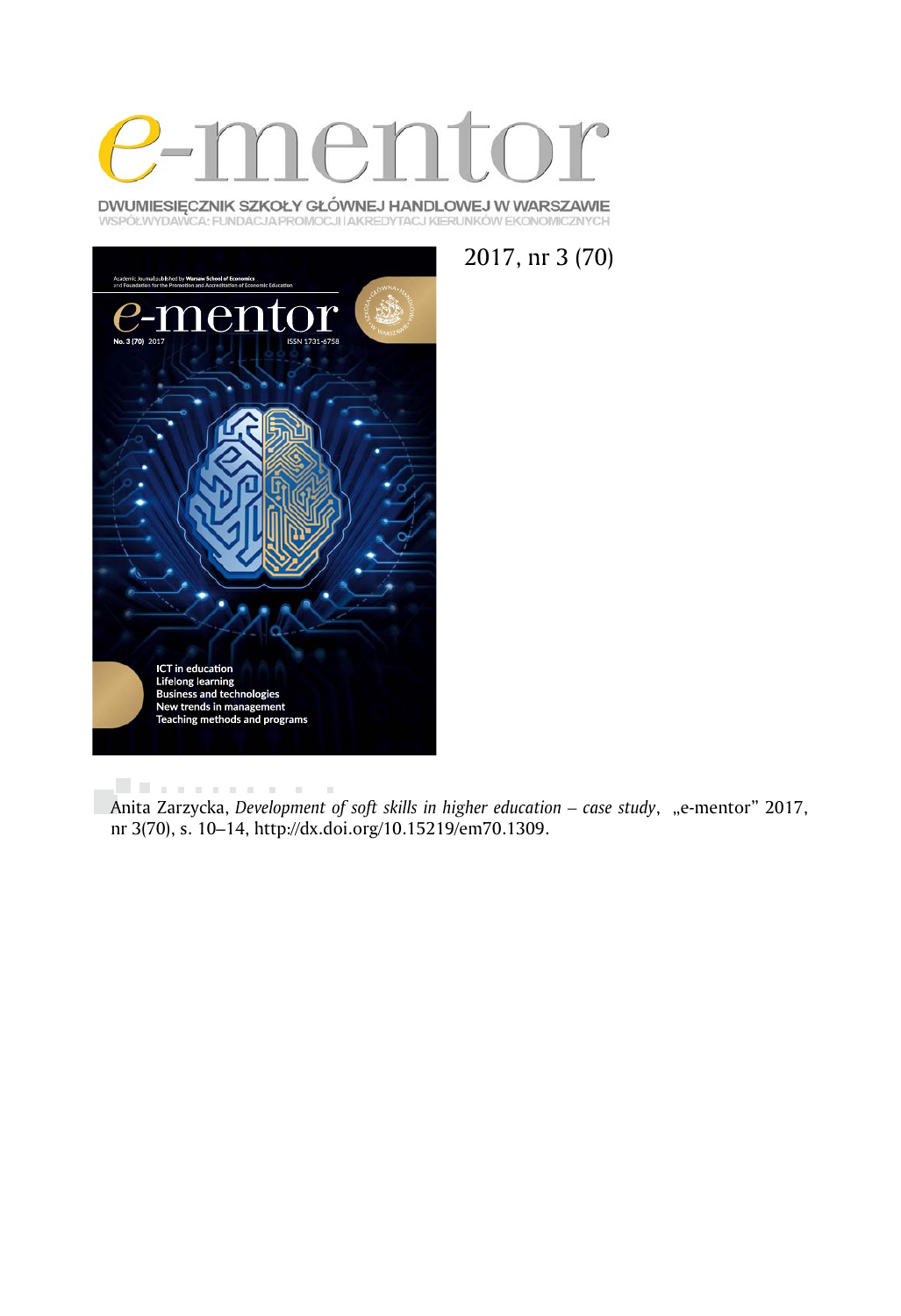

# Development of soft skills in higher education – case study

# *Anita Zarzycka*

*In her article, the author discusses the problem of skills of higher education graduates being inadequate to the expectations of employers, particularly in terms of soft skills, and the necessity to introduce changes in the curricula, resulting from this inadequacy. The purpose of this publication is to present theoretical assumptions of the "Soft skills in the centre of attention" project carried out at Łazarski University from the academic year 2013/2014 and practical ways of implementing it together with the analysis of applied solutions from the point of view of assumed objectives. The article is based on the observations of the author who has been a course tutor since academic year 2014/2015.*

There are many definitions of the term "soft skills" and the very concept of "competencies". The classic definition is based on the origin of this term, which comes from the expression *competentia* that means having knowledge and powers to make judgements or specific decisions on legal matters. To place this statement in contemporary perspective, as W. Armstrong says, a competence is a broadly defined human development potential – the ability to solve new problems, to innovate, to behave entrepreneurially and to adapt to changes (Stabryła, 2010, p. 330). This potential consists of both hard (professional) skills and soft skills, i.e. social, behavioural skills (Tomczak, 2015, pp. 27–34).

Nowadays companies operate in a very volatile environment; new technologies and global competition force the fast pace of changes. As a result, the most valuable employees are those who are able to generate those changes, understand them and adapt their behaviours to the new reality (Kocór & Strzebońska, 2011, pp. 10–11, pp. 58–63). Employers search for employees with a high level of soft skills and they are not satisfied with the way the graduates are prepared in this area (Pieniążek, Przybył, Pacuska, Chojecki, Huras, Pałka, Ratajczak, & Rudolf, 2014, p. 170).

Publicly funded projects, financed under OP KED programme, that enhance competencies of students

are carried out at universities<sup>1</sup>. However, as in the case of Human Capital Operational Programme they allow universities to train students in the last semester of their studies (Rules of Competition no. 2/PRK/POW-ER/3.1/2016 in Competence Development Programme of training course within the framework of enhancing skills of persons participating in higher education, corresponding to the needs of the economy, labour market and society), which, according to the author, is not an optimal solution. In literature, it is particularly stressed that, in the case of trainings the effect of which is supposed to be the change of attitude, the results may be measured only after several months of practicing newly acquired skills (Kunasz, 2008, pp. 129–141).

Another significant issue is the importance of students' soft skills for the quality of educational process. If we take a look at the list of skills indicated by employers as the most desirable, we will find:

- effective communication,
- openness to learning and continuous development,
- being active and getting engaged (*Kompetencje i kwalifikacje poszukiwane przez pracodawców wśród absolwentów szkół wyższych wchodzących na rynek pracy*, 2012).

Employers also underline the lack of teamwork skills as well as project-related skills. It can be observed that skills required by employers are at the same time skills that are vital for effective learning and teaching (The Recommendations of the European Parliament and the Council of 18 December 2006, 2006/962/EC).

Many lecturers express their concern regarding the inability to communicate with students, their low active participation in classes and group projects and students' lack of interest to acquire knowledge (Wieczorkowska, Wierzbiński, & Michałowicz, 2012, pp. 63–78). Nonetheless, according to the author, real and systematic action to improve the situation is rarely taken. Changes forced by the creation of the

. . . . . . . . . . .

<sup>&</sup>lt;sup>1</sup> Particularly regarding priority axis: "Increasing competencies of persons participating in education at higher level, responding to the needs of economy, labour market and society", OP KED, www.ncbr.gov.pl (12.09.2017).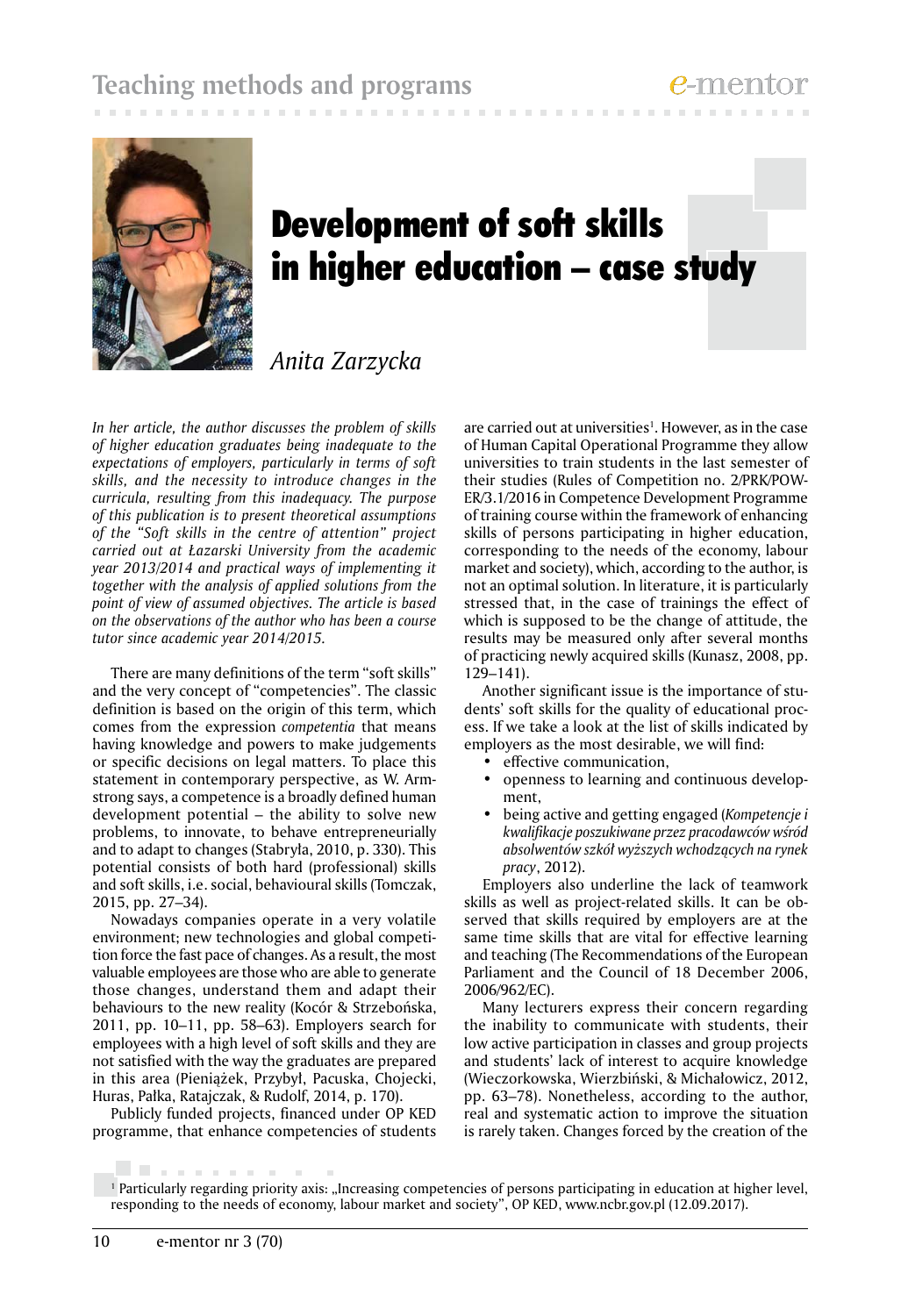National Qualifications Framework2 consisting in the obligation of describing the results of teaching of every course, including social skills, are often useful only to make a record in the syllabus. Most of the courses are still oriented towards the transmission of the knowledge and the lecturers underestimate the added value which could arise if they felt responsible also for, even a small improvement of soft skills (Frankowicz, 2017).

Another reason for introducing soft skills training in the first year of studies is to make students aware of the discrepancy between their own assessment of their level of skills possessed by them and the assessment of the lecturers and employers. The study conducted by the Polish Educational Research Institute called "Demand for skills and qualifications and their supply - study results" showed that secondary school students and higher education students consider their level of soft skills as high, which differs from the assessment of those skills by employers (Chłoń- -Domińczak, Kamieniecka, Trawińska-Konador, Pawlowski, & Rynko, 2015, pp. 48-50). The problem of students' excessively high self-assessment and the resulting lack of motivation to improve overall skills in terms of soft skills may constitute a serious obstacle for teaching. The notion of competence ladder presented by L. Rae presupposes the existence of four levels of competences, i.e.:

- unconscious incompetence,
- conscious incompetence,
- conscious competence,

. . . . . . . . .

unconscious competence (Rae, 2006, p. 86).

Young people, unaware of their deficiencies, do not find motivation to improve their soft skills and do not engage in classes, which results in the lack of development (Taradejna, 2014, pp. 22–26).

Universities have little influence on the level of soft skills of admitted students. The current university admission system, based on the results of secondary school final exam, allows for the assessment of knowledge, but in no way does it reflect the level of soft skills that the candidates have. However, according to the author, higher education institutions should actively influence the level of those skills among those who leave the university, particularly in terms of the changes of academic assessment system proposed by the ministry3 . The emphasis on teaching soft skills from the very beginning of the university studies will not only allow to provide the training itself, but it will also give time to practice the acquired skills and to change one's attitude (Sienkiewicz, 2013, p. 71).

## Teaching soft skills at Łazarski University – the beginning of the project

The idea of including soft skills in the curriculum appeared at Łazarski University in the academic year 2012/2013 as a result of a series of modern techniques and methods of teaching trainings. The trainings brought together a group of dozen educators with different lengths of service, who shared their experiences and opinions concerning the quality of students' work during the training. Most opinions focused on the fact that students are not properly prepared to study in the sense of improving their knowledge under the guidance of a professional. They lack independence, the ability to search for sources, to make arguments and often also the courage to publicly present their opinions. Sharing educational experiences coupled with reading of the report indicating competency deficiencies of the university's graduates (Dzierzgowski, Fenrich, & Stempień, 2012, pp. 1–104) led to the introduction of changes in the curriculum that adjusted it to the requirements of the labour market. The newly introduced course is obligatory for all students of the first year of undergraduate education or long-cycle studies, regardless of the faculty and the field of study<sup>4</sup>. Students pass the course on the basis of grades and ECTS credits.

The first stage of the project was to define its main objectives from the point of view of the university. After a discussion, the educators involved in the project<sup>5</sup> selected several basic skills the teaching of which was to be the main part of the course. These were:

- use of sources,
- formation of arguments,
- debating and making short statements based on scientific facts and
- self-organization of work.

The students learnt the above mentioned skills, preparing during the whole semester, under the guidance of professors, an Oxford-style debate on a chosen topic.

From the very beginning the integration aspect of the new course was also very important for the university. Student groups were formed in such a way that students had to meet with students of other fields of study and work in interdisciplinary groups.

At the end of the semester, after the debate and the summary of the students' work, it turned out that the course in this form did not meet the expectations. Most students did not engage in classes more than it was required to pass the course. A discussion with the lecturers that taught the class and with selected students

<sup>&</sup>lt;sup>2</sup> Since September 2016 University provisions concerning Polish Qualificaiton Framework have been in place.

<sup>3</sup> National Polish Monitoring System of Economic Fates of Graduates of Universities (ELA) creates university rankings based on data representing graduates' salaries. Considering the importance that employers attach to soft skills, it seems reasonable that the level of soft skills affects the salary. Por. J. Balcar, 2014, pp. 3–15.

<sup>4</sup> There are two faculties with six fields of study at Lazarski University – the Faculty of Law and Administration and the Faculty of Economics and Management.

<sup>5</sup> During the work on the main principles of the project and during the first years of its implementation, dr Grażyna Czetwertyńska from the Faculty of Artes Liberales of the University of Warsaw was the course assistant and offered support for the teacher staff of Lazarski University.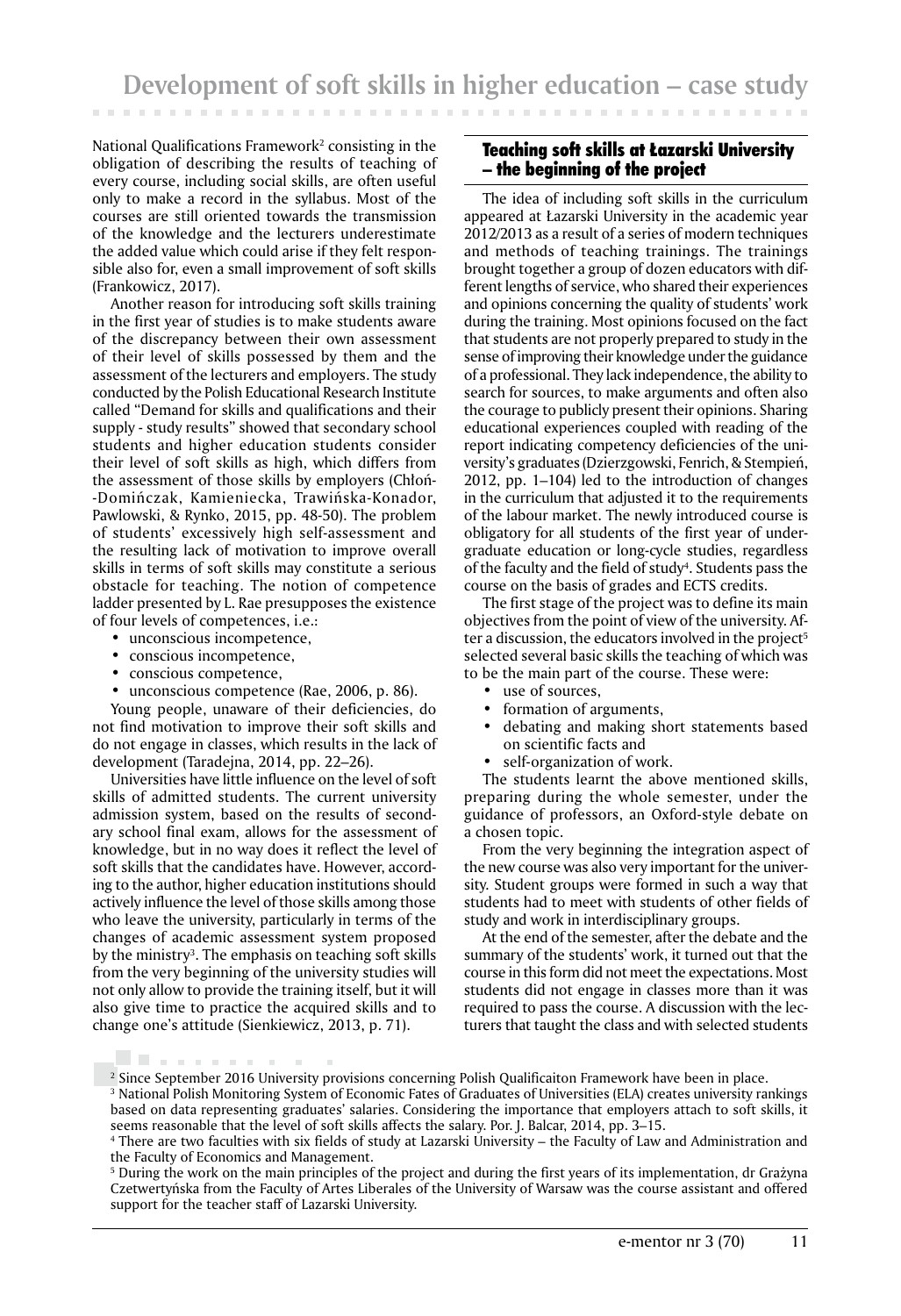revealed that the tasks turned out to be too difficult for many students, remaining beyond their capabilities, especially in terms of self-organization and teamwork. Foreign students faced particular difficulties as, despite their knowledge of Polish on a level not lower than B2, they often were not able to form utterances at a level that was satisfactory for them, which led to frustration and giving up on work. Students experienced problems also with such tasks as: formal email communication, writing longer texts, using basic computer programs, preparing public speeches and using online resources to search for information.

# Teaching soft skills – the present state

The main objectives of the project remained unchanged, but the course itself was completely modified. A differentiated approach to students was adapted in order to give the poorest students the opportunity to fill their individual skill gaps and to give the best students the opportunity of further development under the guidance of individual tutors. A much bigger emphasis is now placed on explaining the purpose of the course to the students and helping them understand the point of engaging oneself in acquiring new skills.

In the academic year 2016/2017, the course included two semesters of classes in the first year of studies, regardless of the field of study and the course of study, and both semesters differed from each other in terms of the classes.

An important formal change that was introduced after first experiences was to hire a course assistant – a person responsible for maintaining the consistency of the rules, the assessment of the classes, the selection of teaching staff and the duties related to the formal aspect of the course.

Especially the last part of the course assistant job is particularly important as the course is constructed differently than the rest of the courses in the studies programme. Classes are held in groups of different numbers, depending on individual needs of the lecturers and the nature of the classes. Classes within one group are taught by different lecturers, some classes are held one after another, others are not obligatory. Due to different levels of competences possessed by students and big differences between full-time students and part-time students or students of different years, the course is characterized by great flexibility, which causes many formal difficulties.

The first semester is mainly aimed at integration of students, teamwork and improving language skills of foreign students. Considering the business nature of the university, it was decided that students would work on their own ideas for business or social or charity events in small interdisciplinary groups. It also motivates them to gain knowledge and hard skills in terms of entrepreneurship and allows the university to add another objective into the course, often requested by employers, - shaping the entrepreneurial mind set (Pieniążek et al., 2014, p. 173), but not limited only to educating students as future business owners, but including also, if not primarily, educating employees who show entrepreneurial skills in their workplace.

The classes begin with a joint lecture, during which the assessment principles for the course, the rules of cooperation in class groups and project groups and the rules of communication with the lecturers are presented. Students also meet the lecturers and the course assistant*.*

The formation of project groups is very important for achieving the assumed objectives. The groups are selected randomly. Students from several subgroups are included in each project group – foreigners and students from each field of study are selected separately. The purpose of such practice is to form interdisciplinary groups and to avoid a situation in which foreign students constitute the majority of a group, which is important for improving their language skills.

The lack of discretion in the choice of groups results in dissatisfaction among students – every year, the week after the drawing occurs, deanship and the class' supervisor note a significant increase of the number of requests for transfer to different class or individual course passing mode. However, thanks to school authorities' understanding of the course's aims the transfers may be limited to a minimum.

In the subsequent weeks students create their own business models on the basis of A. Osterwalder and Y. Pigneur method (Osterwalder & Pigneur, 2012). The results of the works are subjected to a discussion within the class groups and assessment by the lecturer, often times by the guests invited to the class who have business experience. This allows to shape the ability of making a meaningful assessment of others' work and of shaping the responses and protecting one's own ideas.

The significant element of the weekly work's presentations is the rule stating that every class member has to do a presentation – it results in the impossibility of excluding the weakest or unprepared students from presenting their works. It encourages Polish language students to help students from abroad in preparing the statements in Polish language because a good speech of each group member provides a better group grade which ultimately influences each student's final grade.

The semester ends with discussing the reports in which every student assesses his/her and other students' work and involvement, as well as with classes summarizing students' experiences from group work. Students formulate conclusions relevant to group members' attributes and attitudes that enhance their effectiveness on flipcharts, stating which behaviors cause the non-productiveness and sharing with each other the ways of dealing with unwanted behaviors.

The best projects are assessed during the annual gala by a number of judges that are not from the school. Also students' answers to questions from experts are assessed. The gala takes place outside the school and is of more ceremonial nature than an average lecture which increases students' motivation. The gala that took place during the 2016/2017 academic year at the National Stadium was attended by families, workmates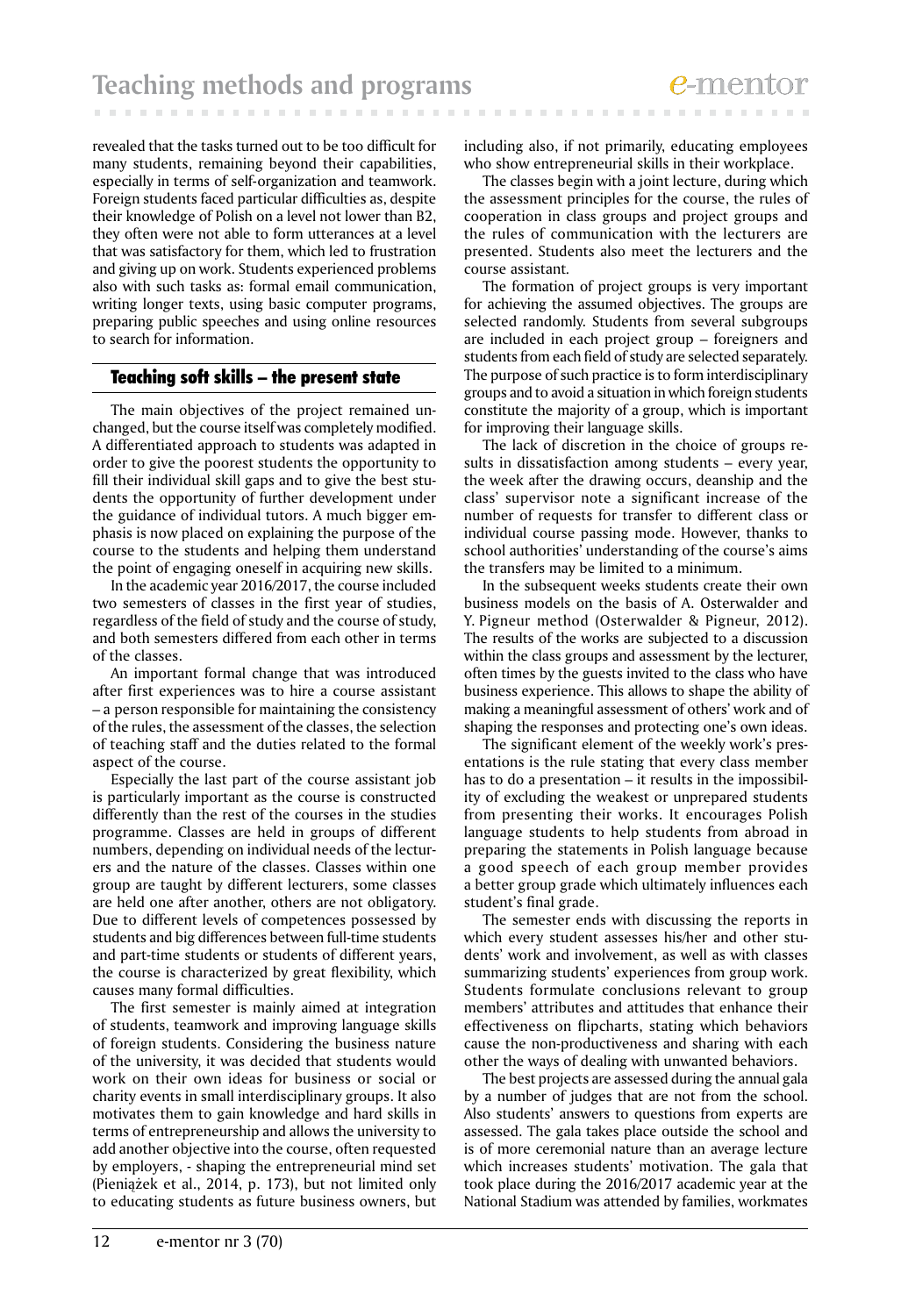and participants' supervisors. Each participant receives a souvenir from the sponsors and the winner team has a possibility to develop their idea during accelerative workshops organized by the sponsor.

The second semester begins with the continuation of the group work's subject area. It is a complement of a training cycle in accordance with Kolb's cycle – during the first semester students gain the experience and discuss their reflections on working in groups, while in the second semester they get to know the theory and are encouraged to use their gained knowledge in practice during the following group activities (Kolb, 1984).

The other class modules include the shaping of competences that are considered by group of lecturers as crucial for further studying and for students' adjustment to the labour market. The students learn how to effectively search for various information on the Internet; they get to know the rules governing the use of the libraries, databases, and discover how to distinguish between scientific and popular sources. The subsequent modules are devoted to creating personal brand in social media, building up one's portfolio of achievements and describing it in CV, as well as proper behavior during job interview. The students also get to know the methods of taking notes, creating mind maps, effective learning and memorizing.

The semester is created in a modular way – the students have lectures and practical classes from various modules, they realize both group and individual tasks that together comprise their final grade. The innovation targeted at enhancing students' motivation to work within the framework of individual modules is the way of accessing that applies the elements of competition. Interestingly, the students during the evaluative assessment of the class indicated that the elements of competition had no influence on their motivation, but the analysis of passing individual modules indicates a significant improvement of the timely submitted tasks in relation to the previous year when the method was not used.

### The issues and results of the project

The issues that the team of lecturers face are mostly relevant to didactic work with project groups and with the necessity to solve crises in groups. For the majority of students this is usually the first group project in their lives that lasts more than two weeks. The group projects that were realized in school consisted in doing the work during the lesson or for the subsequent lesson; very few students have an experience of working in any group that was fulfilling the tasks for a longer period of time. Apparently, the teachers did not devote sufficient time to analyzing the quality of group work and the involvement of particular people in obtaining the final result, which caused the ambitious students' perpetuation that it was better to do the whole job alone, and the less ambitious students' perpetuation that they do not have to do anything in order to get a good grade because the others would still do the job for them.

In a situation in which the project lasts longer and the way of assessing makes the abovementioned behaviors

difficult, a conflict in a group is likely to appear. Already after the first edition of the subject in this formula it turned out that the lecturers of the particular practical groups have to know the tenor of a group process and be able to show students the ways of facing difficult situations. The leaders of the project groups, who are responsible for the work of the whole group and often face the problems related to enforcing the work upon others, require close attention and assistance. The practical verification of students' perception of their own managing skills makes them seek knowledge of the ways of effective team management, and tools that might be helpful in it. Enhancing management competencies, although it was not originally a project objective, constitutes an important added value, especially for students studying Management.

The amount of work and time devoted to a subject by the lecturers is significantly bigger than the one in case of traditional academic subjects. On the other hand, based on conversations with the lecturers, it is precisely the subject which gives an unbelievable satisfaction, countervails work routine and induces enhancing one's didactic, coaching and tutoring skills. It appeared to be extremely helpful to have people with psychological experience, people with professional coaching background and manager-practitioners in the team of lecturers. As is turned out, they constitute the necessary substantive and expert support.

Another positive aspect of the subject is the improvement of the level of soft skills among students – in the evaluation survey conducted in 2016/2017 academic year over 96% of students declared improvement from the level at which they started the subject and 90% found the classes useful on the labour market and enhancing their professional development. The fact that students add their projects and trainings completed within the subject to CVs and that they believe that they are an important information for potential employers may be the proof of appreciating experiences and skills gained by students.

Due to only three-year period of project execution, it has not yet been possible to carry out the studies among graduate students, thus it is not possible to answer the question whether the scope of soft skills is assessed by the employers in a better way than it was assessed in case of previous past graduate students. However, it can beyond any doubt be stated that the subject met with great approval and attracted interest from the school's business partners, who appreciate its innovativeness in the field of soft skills teaching.

Throughout the duration of the subject the lecturers cooperate with students closely, getting to know both their talents and development potential very well. The best students (to be understood as not only ones with best grades but primarily considering their level of involvement) receive an offer of participating in Honorable Program – an individual tutoring programme which enables students not only to develop themselves scientifically but also to follow their passions and organize various projects and ventures under the watchful eye of experienced tutors.